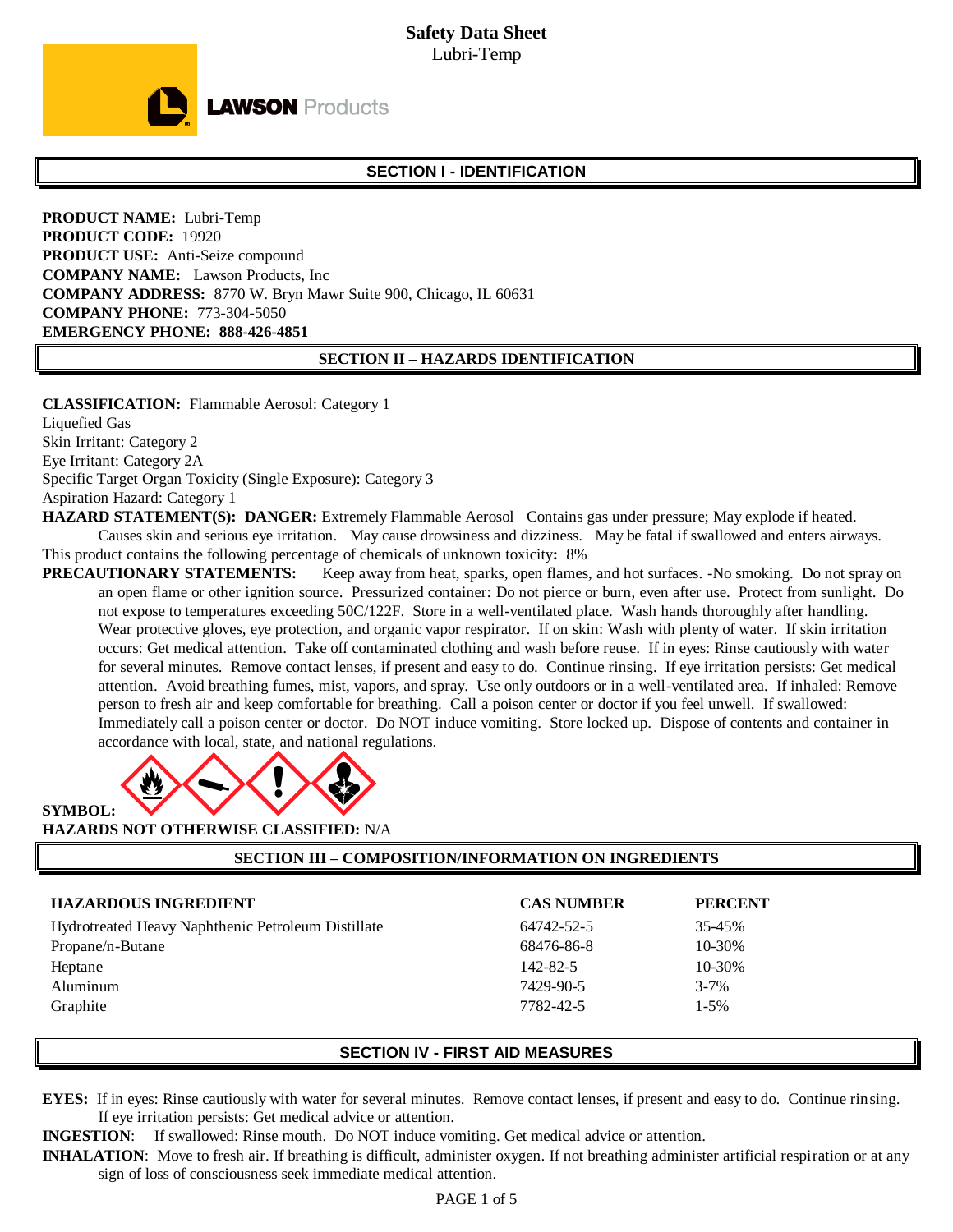# **Safety Data Sheet** Lubri-Temp



**SKIN:** Immediately wash with soap and water for 15 minutes. Remove contaminated clothing and shoes immediately. Seek medical attention if irritation develops.

**ACUTE HEALTH HAZARDS:** Eyes: redness, tearing, blurred vision

Skin: defatting and dermatitis

Inhalation: Anesthetic, irritation, Central Nervous System depression

Oral: abdominal irritation, nausea, vomiting, diarrhea, aspiration risk

**CHRONIC HEALTH HAZARDS:** May cause damage to skin, lungs, respiratory and gastrointestinal tract due to prolonged and repeative exposure.

**NOTE TO PHYSICIAN:** If ingested, material may be aspirated into the lungs and cause chemical pneumonitis. Treat appropriately.

# **SECTION V – FIRE-FIGHTING MEASURES**

**EXTINGUISHING MEDIA:** Dry chemical, foam, or Carbon Dioxide (CO<sub>2</sub>).

**UNSUITABLE EXTINGUISHING MEDIA:** Water spray/stream.

**SPECIAL FIRE FIGHTING PROCEDURES:** Wear NIOSH approved Self Contained Breathing Apparatus with a full face piece operated in a positive pressure demand mode with full body protective clothing when fighting fires.

**UNUSUAL FIRE AND EXPLOSION HAZARDS:** Contents under pressure. Exposure to temperatures above 120 F may cause bursting. Contains a flammable propellent. Keep away from heat, sparks, open flames and other sources of ignition.

**HAZARDOUS COMBUSTION PRODUCTS:** Oxides of carbon

# **SECTION VI – ACCIDENTAL RELEASE MEASURES**

**PERSONAL PROTECTIVE EQUIPMENT:** Refer to section VIII for proper Personal Protective Equipment.

**SPILL:** Contain spill and eliminate ignition sources and ventilate area. Prevent spill from entering sewers, storm drains, and natural waterways. use non-combustible material like vermiculite, sand or earth for larger spills.

**WASTE DISPOSAL:** Dispose of in accordance with federal, state, and local regulations. Do not dump in sewers. Wrap container and place in trash collection, do not puncture, incinerate, or reuse container.

**RCRA STATUS:** Waste likely considered hazardous under RCRA, however product should be fully characterized prior to disposal (40 CFR 261).

# **SECTION VII – HANDLING AND STORAGE**

**HANDLING AND STORAGE:** Pressurized container: Do not pierce or burn, even after use. Protect from sunlight. Store in a well ventilated place. Do not expose to temperatures exceeding 50°C/122°F. Store locked up.

**OTHER PRECAUTIONS:** Keep out of the reach of children.

**INCOMPATIBILITY:** None Known

# **SECTION VIII – EXPOSURE CONTROLS/PERSONAL PROTECTION**

| <b>HAZARDOUS INGREDIENT</b>                        | <b>OSHA PEL</b>  | <b>ACGIH TLV</b> |
|----------------------------------------------------|------------------|------------------|
| Hydrotreated Heavy Naphthenic Petroleum Distillate | Not Established  | Not Established  |
| Propane/n-Butane                                   | $1000$ ppm       | $1000$ ppm       |
| Heptane                                            | $500$ ppm        | $400$ ppm        |
| Aluminum                                           | $5 \text{ mg/m}$ | mg/m3            |
| Graphite                                           | $2 \text{ mg/m}$ | Pending          |

**ENGINEERING CONTROLS / VENTILATION:** Local ventilation/exhaust may be needed in confined spaces **RESPIRATORY PROTECTION:** Wear NIOSH/MSHA approved organic vapor respiratory protection if exposure limits are exceeded. **PERSONAL PROTECTIVE EQUIPMENT:** Safety glasses and chemical resistant gloves **ADDITIONAL MEASURES:** Wash hands thoroughly after handling.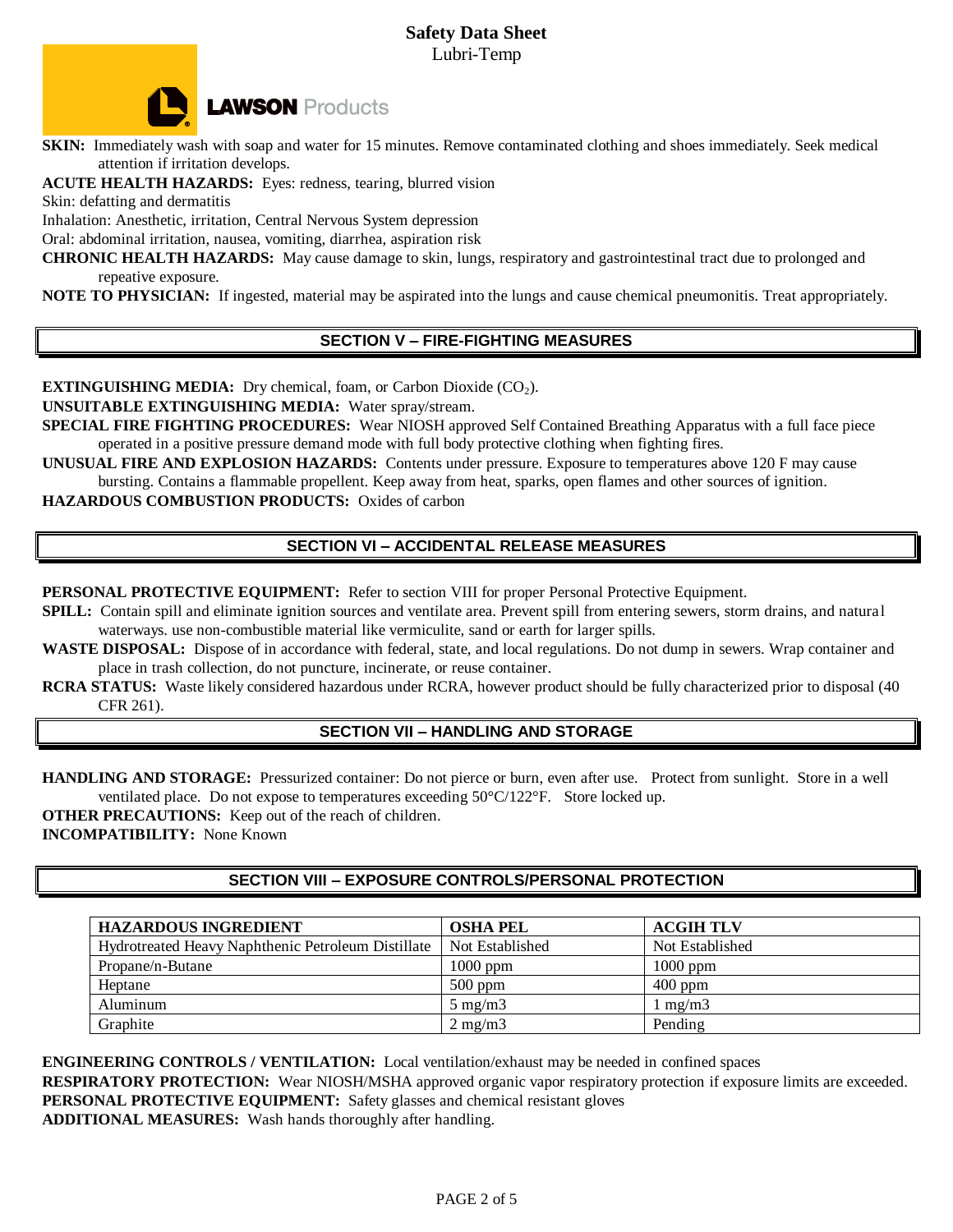# **Safety Data Sheet** Lubri-Temp



## **SECTION IX - PHYSICAL AND CHEMICAL PROPERTIES**

**APPEARANCE:** Thick silver aerosol **ODOR:** Aliphatic solvent odor **ODOR THRESHOLD:** N/D **BOILING POINT:** Unknown **FREEZING POINT:** N/D **FLAMMABILITY:** Extremely Flammable Aerosol **FLASH POINT:** N/D **AUTOIGNITION TEMPERATURE:** N/D **LOWER FLAMMABILITY LIMIT:** N/A **UPPER FLAMMABILITY LIMIT:** N/A **VAPOR PRESSURE (mm Hg):** N/A **VAPOR DENSITY (AIR=1):** > 1 @ 77°F (25°C) **EVAPORATION RATE:** >7 **SPECIFIC GRAVITY (H2O=1):** 0.930@ 77° F (25°C) **pH:** N/A **SOLIDS (%):** 70% **SOLUBILITY IN WATER:** Non-soluble **PARTITION COEFFICIENT: n-OCTANOL/WATER (K<sub>OW</sub>): N/D VOLATILITY INCLUDING WATER (%):** 87% **VOLATILE ORGANIC COMPOUNDS (VOC):** 40% **DIELECTRIC STRENGTH (Volts):** N/D **DECOMPOSITION TEMPERATURE:** N/D **VISCOSITY:** N/D

### **SECTION X – STABILITY AND REACTIVITY DATA**

**REACTIVITY:** None Known **CHEMICAL STABILITY:** Stable **CONDITIONS TO AVOID:** Temperatures greater than 122°F and sources of ignition. **INCOMPATIBILITY:** None Known **HAZARDOUS DECOMPOSITION OR BY-PRODUCT:** Oxides of carbon **POSSIBLE HAZARDOUS REACTIONS:** None Known

## **SECTION XI – TOXICOLOGICAL INFORMATION**

**TOXICOLOGICAL INFORMATION: Heptane** (142-82-5)  $LD_{50}$  (Oral, Rat) 15,000 mg/kg;  $LC_{50}$  (Inhalation, Rat, 4hr) 103 g/m<sup>3</sup>; LD<sub>50</sub> (Dermal, Rabbit) 2,000 mg/kg

**ROUTES OF ENTRY:** Eyes, Ingestion, Inhalation, Skin

**EYES:** Causes irritation, burning, redness, tearing.

- **INGESTION:** Ingestion of product may result in vomiting; aspiration (breathing) of vomitus into the lungs must be avoided as even small quantities may result in aspiration pneumonitis
- **INHALATION:** Irritation to respiratory tract, dizziness, headache, nausea, depression of central nervous system, prolonged exposure may cause unconsciousness, heart effects, liver effects, kidney effects, and death.

**SKIN:** Causes localized defatting, irritation, may be absorbed trhough skin with systemic effects.

- **MEDICAL CONDITION AGGRAVATED:** Excessive exposure will aggravate pre-exsiting skin disorders, respiratory, liver, kidney, cardiovascular or pulmonary illnesses.
- **ACUTE HEALTH HAZARDS:** Eyes: redness, tearing, blurred vision

Skin: defatting and dermatitis

Inhalation: Anesthetic, irritation, Central Nervous System depression

Oral: abdominal irritation, nausea, vomiting, diarrhea, aspiration risk

**CHRONIC HEALTH HAZARDS:** May cause damage to skin, lungs, respiratory and gastrointestinal tract due to prolonged and repeative exposure.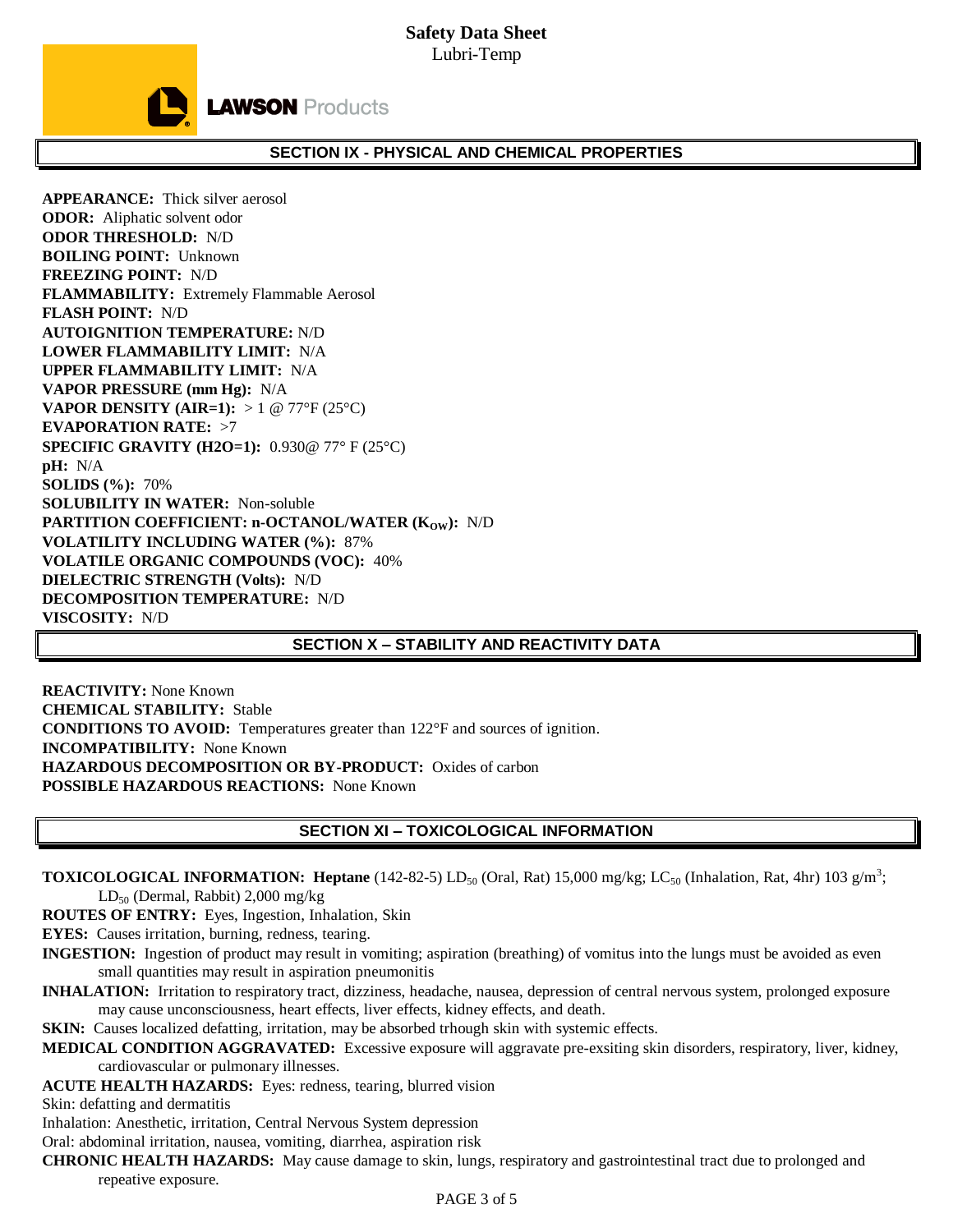**Safety Data Sheet** Lubri-Temp



**LAWSON** Products

**CARCINOGENICITY: OSHA:** No **ACGIH:** No **NTP:** No **IARC:** No **OTHER:** No

### **SECTION XII – ECOLOGICAL INFORMATION**

**ECOLOGICAL INFORMATION:** Not Established **BIODEGRADABILITY:** Component or components of this product are not biodegradable. **BIOACCUMULATION:** This product is not expected to bioaccumulate. **SOIL MOBILITY:** This product is mobile in soil. **OTHER ECOLOGICAL HAZARDS:** This material is toxic to aquatic life.

**SECTION XIII – DISPOSAL CONSIDERATIONS**

**WASTE DISPOSAL:** Dispose of in accordance with federal, state, and local regulations. Do not dump in sewers. Wrap container and place in trash collection, do not puncture, incinerate, or reuse container.

**RCRA STATUS:** Waste likely considered hazardous under RCRA, however product should be fully characterized prior to disposal (40 CFR 261).

## **SECTION XIV - TRANSPORTATION INFORMATION**

**PROPER SHIPPING NAME:** Aerosols, Ltd. Qty. **HAZARD CLASS/DIVISION:** 2.1 **UN/NA NUMBER:** UN 1950 **PACKAGING GROUP:** N/A

**AIR SHIPMENT PROPER SHIPPING NAME:** Aerosols, Ltd. Qty. **HAZARD CLASS/DIVISION:** 2.1 **UN/NA NUMBER:** UN 1950

**SHIPPING BY WATER: VESSEL (IMO/IMDG) PROPER SHIPPING NAME:** Aerosols, Ltd. Qty. **HAZARD CLASS/DIVISION:** 2.1 **UN/NA NUMBER:** UN 1950 **ENVIRONMENTAL HAZARDS WATER:** Marine Pollutant

## **SECTION XV - REGULATORY INFORMATION**

**TSCA STATUS:** All Chemicals are listed or exempt. **CERCLA (COMPREHENSIVE RESPONSE COMPENSATION, AND LIABILITY ACT):** None **SARA 311/312 HAZARD CATEGORIES:** Fire Hazard **SARA 313 REPORTABLE INGREDIENTS:** None **STATE REGULATIONS:** California Proposition 65: None **INTERNATIONAL REGULATIONS:** All components are listed or exempted. **NFPA HEALTH:** 1 **HMIS HEALTH:** 1 **NFPA FLAMMABILITY:** 3 **HMIS FLAMMABILITY:** 3 **NFPA REACTIVITY:** 1 **HMIS REACTIVITY:** 1 **NFPA OTHER:** None **HMIS PROTECTION:** G

### **SECTION XVI - ADDTIONAL INFORMATION**